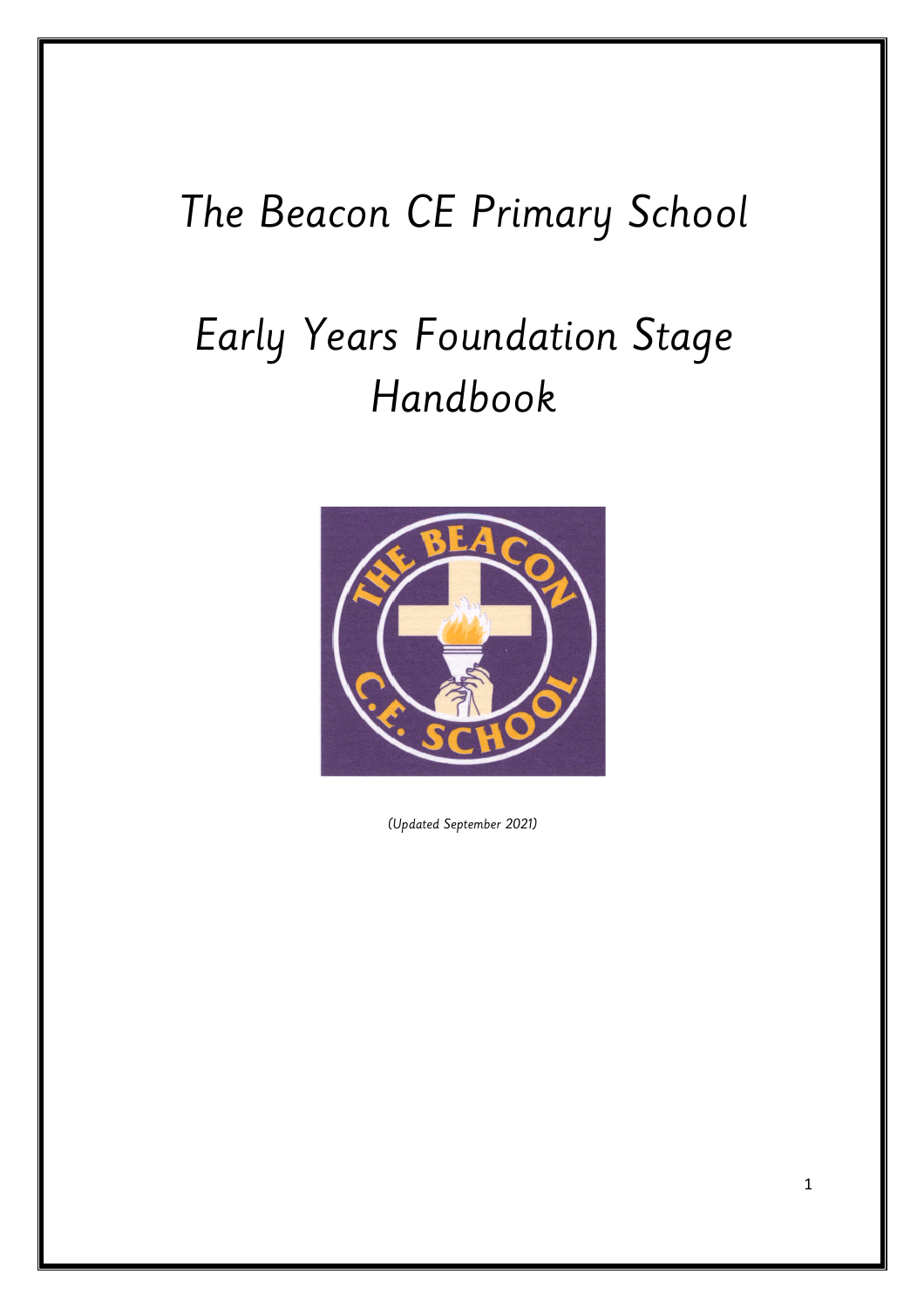### The Beacon CE Primary School

### Early Years Foundation Stage Handbook

#### Our Christian Vision is:

Learning Together, Following Jesus

Jesus said, "I am the light of the world. Whoever follows me will have the light of life."

John 8:12

Our Early Years curriculum aims to

- Support our children to develop strong communication, language and literacy skills
- Encourage our children to be creative, imaginative, resilient, independent and resourceful learners.
- Empower our children to understand, celebrate and respect different cultures and diversity
- Give our children the courage and desire to be positive role models to their peers

At The Beacon CE Primary School, our Early Years provision consists of a 2 – 3 Room, Nursery and Reception Class. We are committed to providing a high-quality Early Years education, which gives children a secure and confident start to their school life and nurtures a life long love of learning.

The Early Years Foundation Stage (EYFS) covers the development of children from birth to the end of their Reception Year. The overarching aim of the EYFS is to ensure that children learn and develop well and are kept healthy and safe. It promotes teaching and learning to ensure children's 'school readiness' and gives children the broad range of knowledge and skills that provide the right foundation for good future progress through school and life. This handbook is to support consistency in terms of the Learning and Teaching of the EYFS in our Foundation Stage.

#### Intent

- We have high ambitions for all children and provide a curriculum that meets the needs of each child, so all children from every background will do well and no child gets left behind
- At the Beacon, we focus on the development of every child as an individual, valuing and building on their previous experiences and responding to their individual needs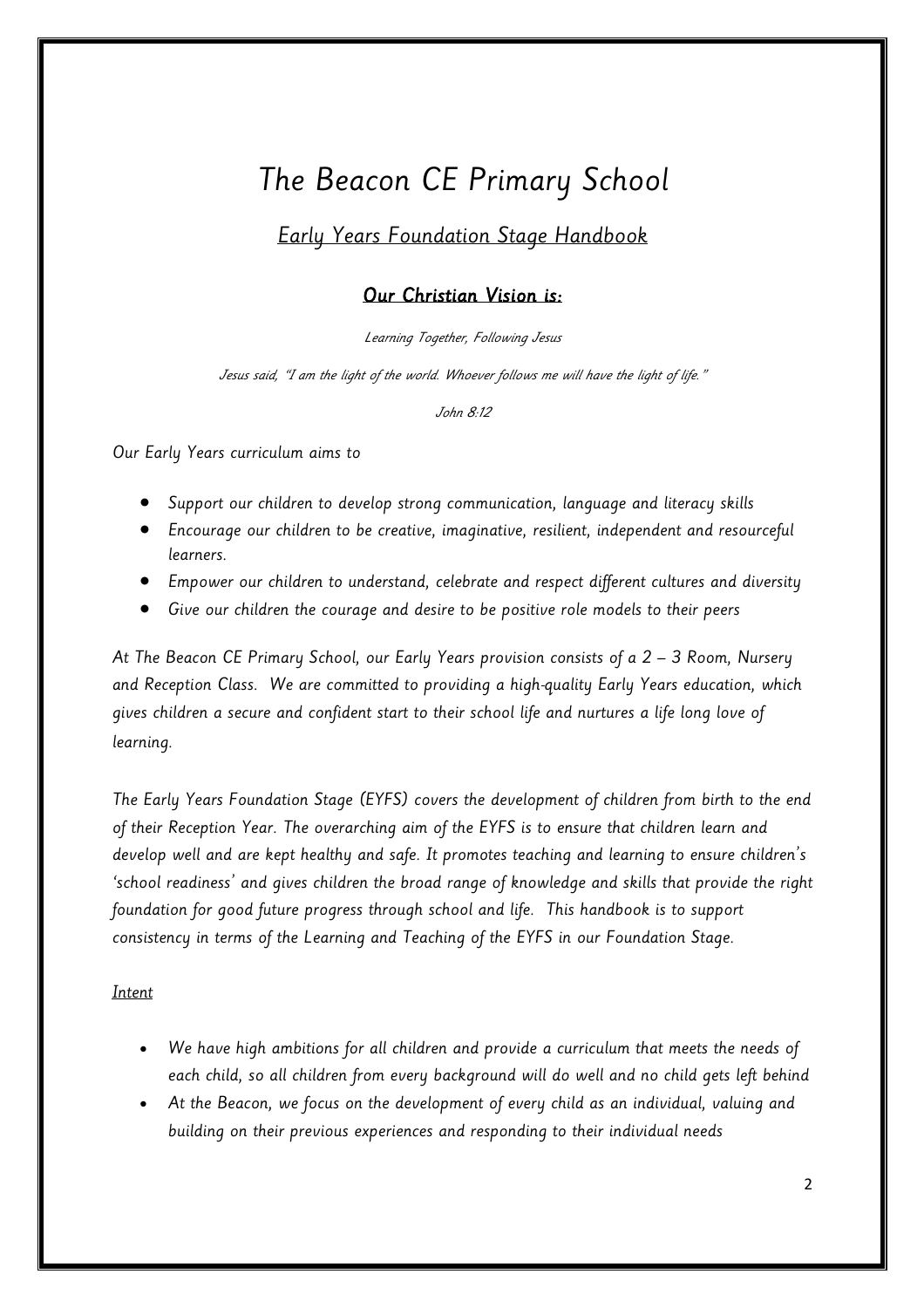- The curriculum is well planned and well sequenced, building on from what children can do and they already know, so they can acquire new skills and knowledge
- At the Beacon, we aim to provide a happy, caring, secure and stimulating learning environment to support and extend children's development and learning
- We foster good relationships with families, where they feel valued and are able to actively contribute to and participate in school life
- We encourage confidence, independence and a desire to learn;
- We promote and celebrate achievement across all areas of the EYFS curriculum ensuring every child is included and supported

#### Implementation

We follow the Statutory Framework of the EYFS and the four guiding principles that shape practice within Early Years settings. At The Beacon CE Primary we recognise that;

- Every child is a unique child, who is constantly learning and can be resilient, confident and self- assured
- Children learn to be strong and independent through positive relationships
- Children learn and develop well in enabling environments, in which their experiences respond to their individual needs and there is a strong partnership between practitioners and parents and/or carers
- Children develop and learn in different ways and at different rates

Children learn skills, acquire new knowledge and demonstrate their understanding through the seven areas of learning and development.

Children should mostly develop the three prime areas first. These are:

- Communication and Language
- Physical Development
- Personal, Social and Emotional Development.

These prime areas are those most essential for a child's healthy development and future learning.

As children grow, the prime areas will help them to develop skills in four specific areas. These are:

- Literacu
- Mathematics
- Understanding the World
- Expressive Arts and Design.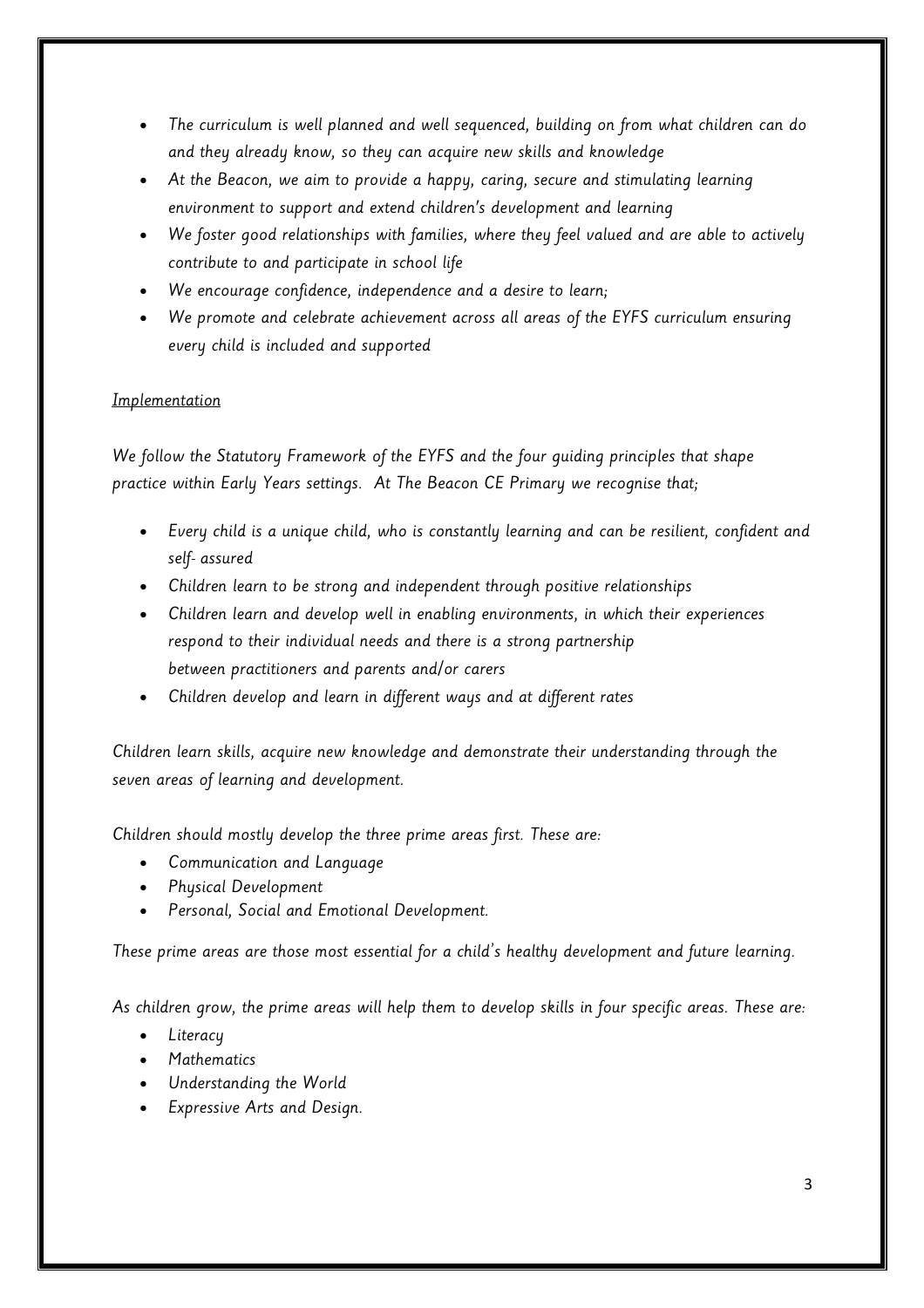#### Communication and Language

This covers all aspects of language development and provides the foundations for literacy skills. Children's developing competence in speaking and listening is focused on. We aim to extend and enrich the children's vocabulary through story time, rhymes, role-play and group discussions. Children are encouraged to share their own experiences through speaking and acting out events in imaginative play and talking about their own ideas. They are encouraged to take part in class activities such as working with puppets, saying rhymes and singing songs together.

We aim to provide meaningful contexts for communication and language in EYFS, following the URLEY Approach that supports and develops children's oral language and communication skills and encourage them to be resilient and independent learners. We use the Early Childhood Environment Rating Scale (ECERS-3) to develop enabling environments in our indoor and outdoor provision with high quality communication & language interactions, encouraging sustained shared thinking.

Children are highly encouraged and motivated to take part in creating their own fantastic stories using Tales Toolkit, their imagination and talking about the characters, setting, problem and solution of their stories. We encourage children to respect and celebrate diversity and support them in developing rich communication and language skills by understanding other cultures and beliefs through first hand experiences, books, celebrating festivals.

#### Physical Development

Children are given the opportunities to move to music, use equipment, develop and practice their fine and gross motor skills. They develop an increasing understanding of how their body works and what they need to do to keep themselves healthy. This is done both indoors and outdoors. Children take part in a Craze of the Week activity each week which focuses on developing skills which are then applied in games the following week.

#### Personal, Social and Emotional Development

Children are encouraged to learn to work together, share, take turns and co-operate with others. Using stories, circle times and through conversation, children are supported with recognising, naming and regulating their emotions.

Children are encouraged to be independent and make choices for themselves. Staff support children to develop the characteristics of effective learning, so children become resilient and persevere when they encounter challenges.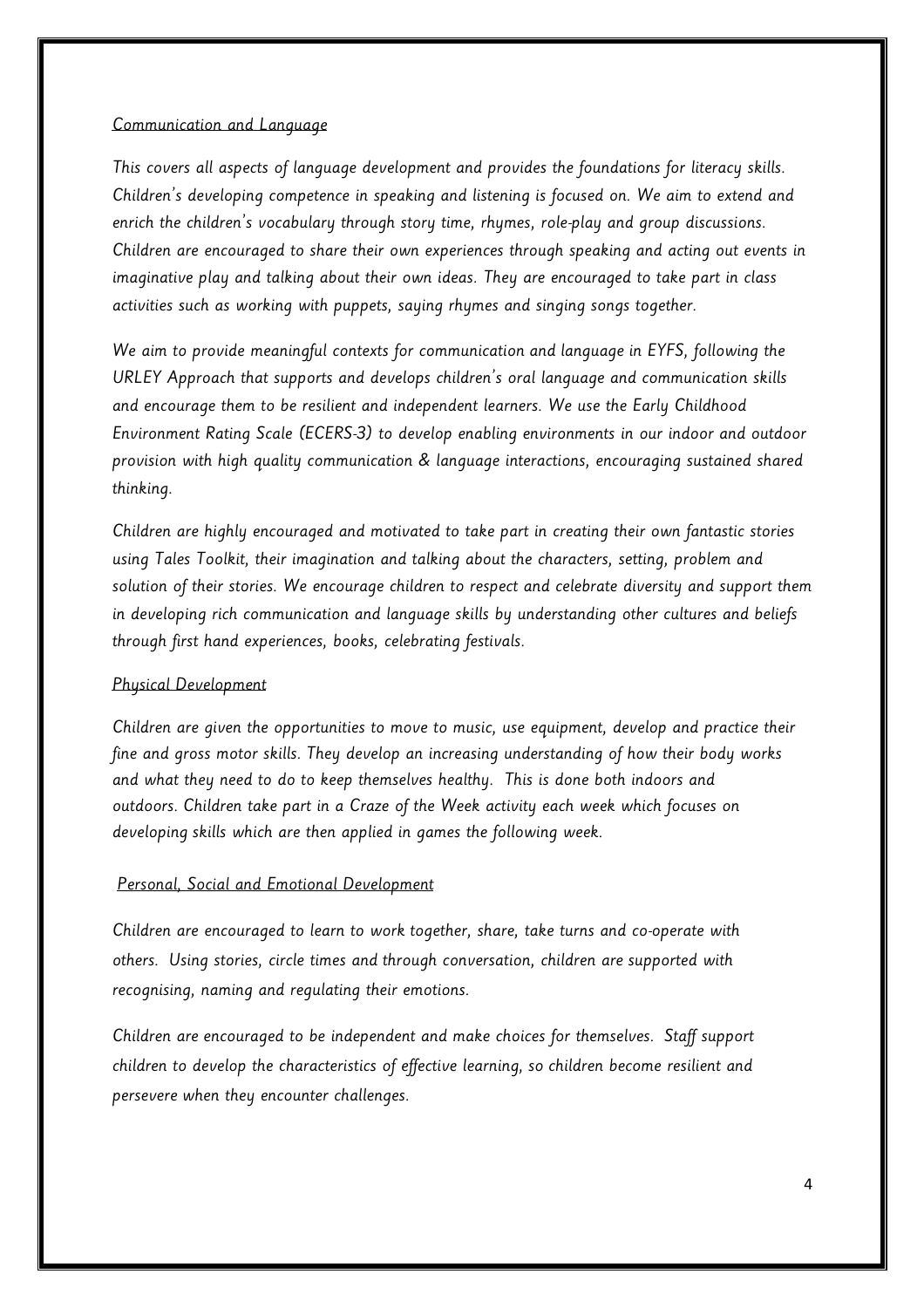Children are also encouraged to be sensitive to the needs of others and to respect other cultures and beliefs. Children are enabled to become more confident and develop a positive self-image.

#### **Literacy**

We encourage children to treat books and others resources with respect. The children will experience a wide range of stories, books (fiction and non fiction), rhymes and poetry. They are encouraged to use the mark-making equipment in all the different areas of the learning environments independently and take part in teacher-led activities. These activities include whole class shared reading and writing, phonics sessions and small group guided reading and writing activities.

In Reception we follow the Read to Write Scheme of work to support the children's literacy development. All literacy work is based around 'vehicle text', that is of high quality. The units of work centre on engaging, vocabulary-rich texts that support a wide range of writing opportunities. Many of the 'vehicle texts' used, also have strong thematic links to the other areas of the Early Years Foundation Stage curriculum.

#### **Phonics**

At The Beacon CE Primary we aim to:

- To ensure the delivery of phonics is of high quality and is systematic
- To ensure there is a consistent approach to the teaching of phonics in a discrete session
- To give all children the most enriching phonics sessions allowing them to apply their phonic knowledge to both reading and writing
- To have opportunities to apply the skills they have learned throughout the day and in a rich learning environment
- To differentiate the teaching of phonics to enable outstanding progress to be made by all children.

We follow the 'RWI Phonics' programme and the order in which the sounds are taught for Reception Class.

In our 2 – 3 Room and Nursery, children are exposed to communication and language games. The children have opportunities to work in small groups and activities are embedded into the continuous provision to support children's learning and development.

In Nursery, children are also continually exposed to the RWI letter cards and rhymes.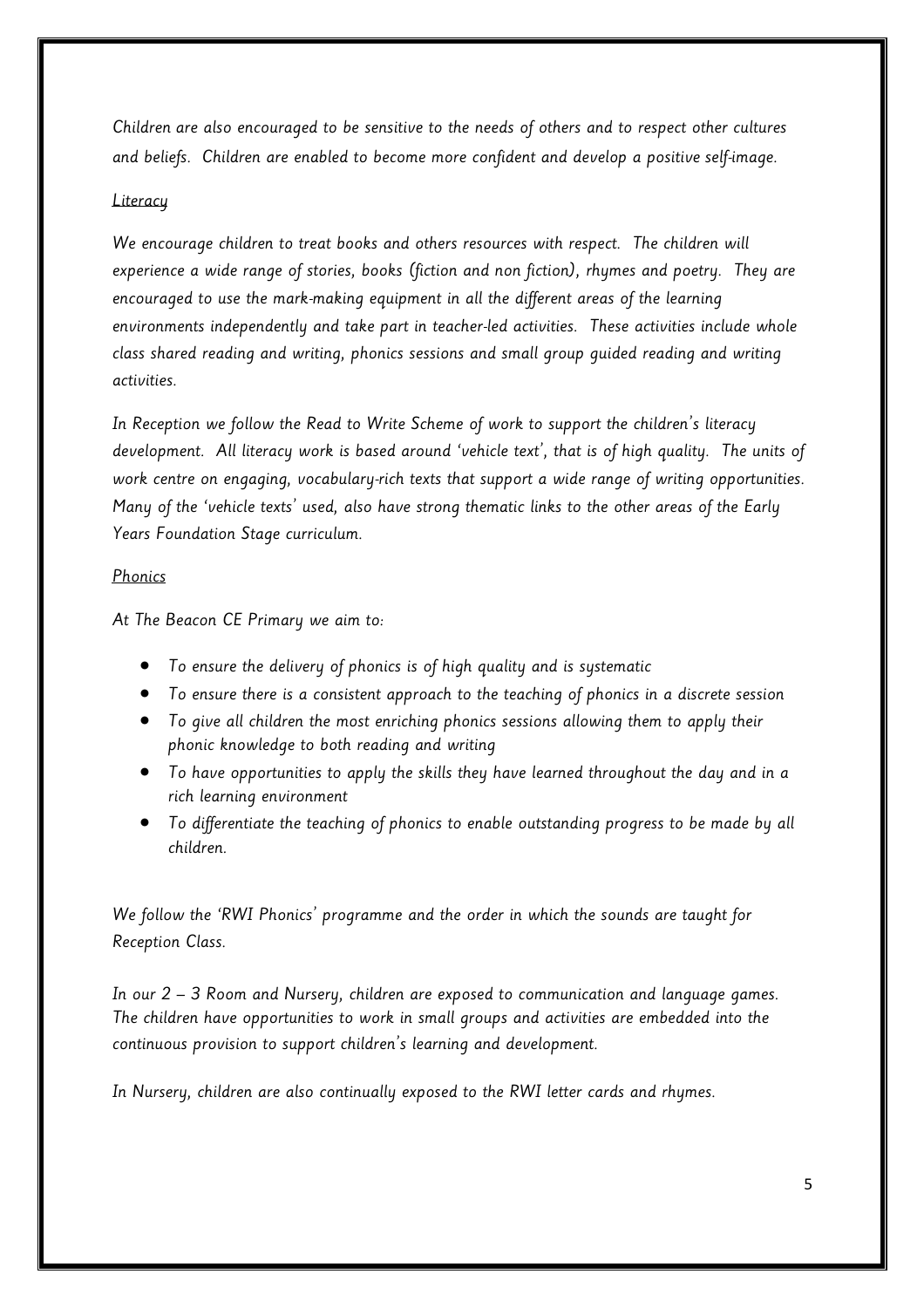In Reception, children are taught phonics using RWI scheme of work and work through Sets 1, 2 and 3. All children in Reception are split into ability groups for phonic sessions.

#### Mathematics

All children are supported to develop their mathematical skills and language through mathematically rich learning environments, real life contexts, rhyme and stories. Children are provided with meaningful contexts for mathematics in EYFS, following long term plans and children's interests.

In 2-3 Nursery we aim to enhance children's experience and knowledge of maths in the world around them through high quality interactions during play. Children are also exposed to mathematical concepts through rhyme and stories.

In 3-4 Nursery children are introduced to the 'Number of the Week' concept as part of a Mastery approach, alongside the use of rhyme and stories.

We aim to enhance fluency in maths in Reception by following a the 'Number of the Week' Mastery approach. We aim that children will therefore be able to demonstrate their knowledge and skills independently using a range of resources.

#### Understanding the World

All children are encouraged to become independent learners, exploring and investigating to solve problems and misconceptions. Children are provided, through both adult led and continuous provision enhancements, with relevant and purposeful opportunities to explore the world around them. Children are encouraged to independently explore, to solve problems, to investigate, to make decisions and experiment. They will learn about living things, their environment, the world, history and the people who are important in their lives. All children are exposed to the wider world around them including different cultures, foods, religion, languages and ways of life. Children are exposed to a wide variety of first-hand experiences to ensure children are immersed in their learning.

#### Expressive Arts and Design

Children will explore expressive arts and design through our early years foundation stage across three strands: natural materials recreated, creative design and imaginative role play. Children will explore these areas of the curriculum by using a range of materials, tools and techniques using their imagination and creativity, and by experimenting with colour, design, texture, form and function. Opportunities to do this are provided through art, music, movement, dance, role-play and design, in which children represent their unique thoughts, ideas and feelings.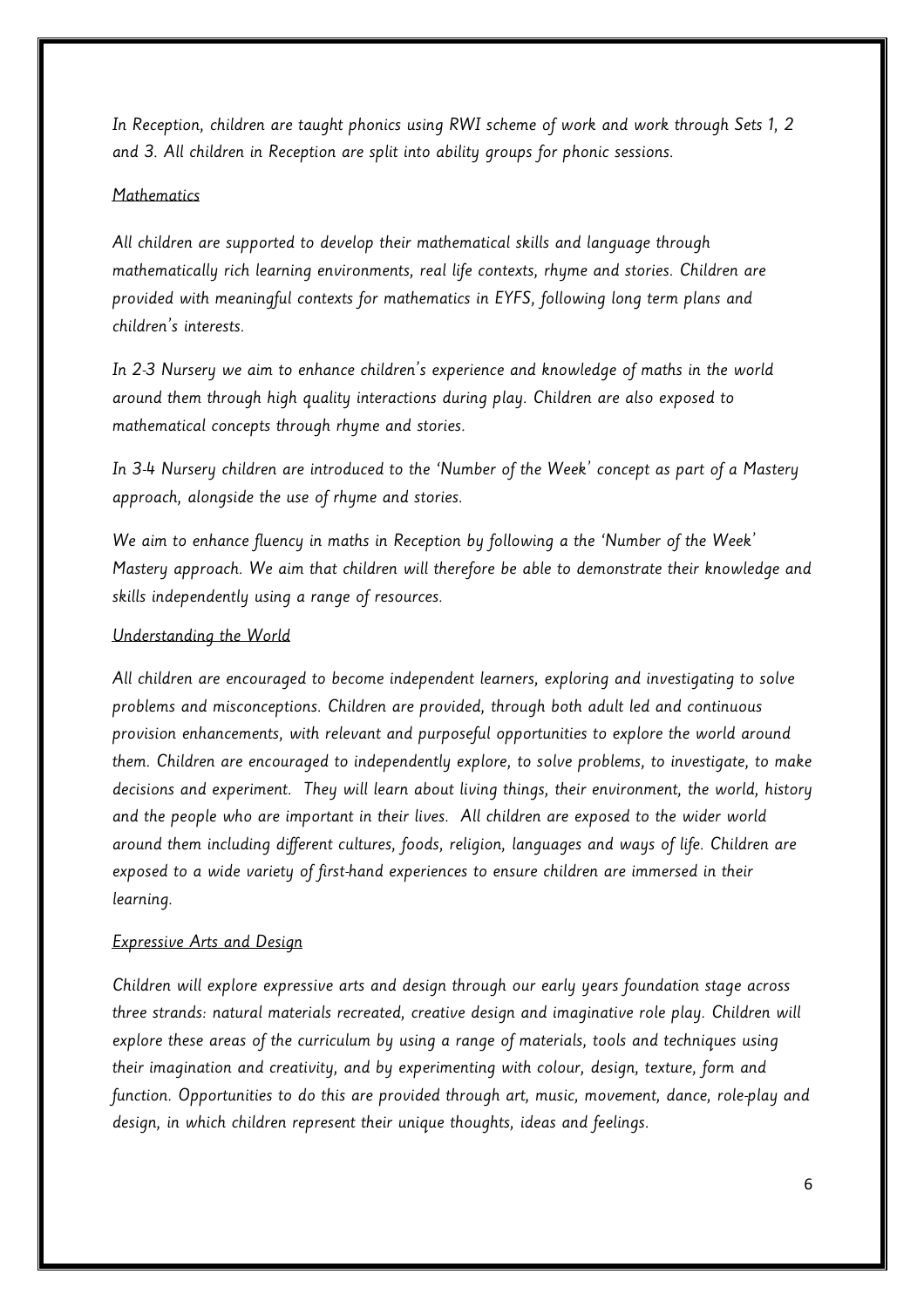#### In Harmony

We work very closely with the Royal Liverpool Philharmonic Hall and twice a week, specialist musician's work with our children about musicianship. During these sessions, the children have opportunities to develop their speaking and listening skills, knowledge of rhythm, rhyme and pitch.

#### Impact

We strive to ensure that our children's progress during their time in EYFS is the best it can be. We want all children to become competent lifelong learners, regardless of their backgrounds and starting points and develop good communication and language skills. All children in our EYFS experience smooth transitions, whether they join us in 2-3 Room, Nursery, Reception and beyond.

We regularly assess children's progress throughout the year (See EYFS Assessment Handbook). Staff use observations to make formative assessments, which quickly inform planning and next steps for children in their learning. We also use Development Matters as a guide to support our summative assessments of children and we use this information to put into place action plans to support all children's learning.

The impact of our curriculum is also measured by how effectively it supports our children to develop into well rounded individuals.

#### Planning

To support children's learning we follow a Long Term plan and the children's interests. We also use 'In the moment planning' to ensure that we are focusing on children's next stages of learning and enhancing the provision to support their learning needs and interests. When planning, practitioners reflect on the Three Characteristics of Effective Learning:

- Playing and Exploring children investigate and experience things, and 'have a go'
- Active Learning children concentrate and keep on trying if they encounter difficulties and enjoy achievements
- Creating and Thinking Critically children have and develop their own ideas, make links between ideas and develop strategies for doing things

#### The Learning Environment

The EYFS learning environment is organised to allow children to explore and learn securely and safely. The environment is set up in learning areas, where children are easily able to find clearly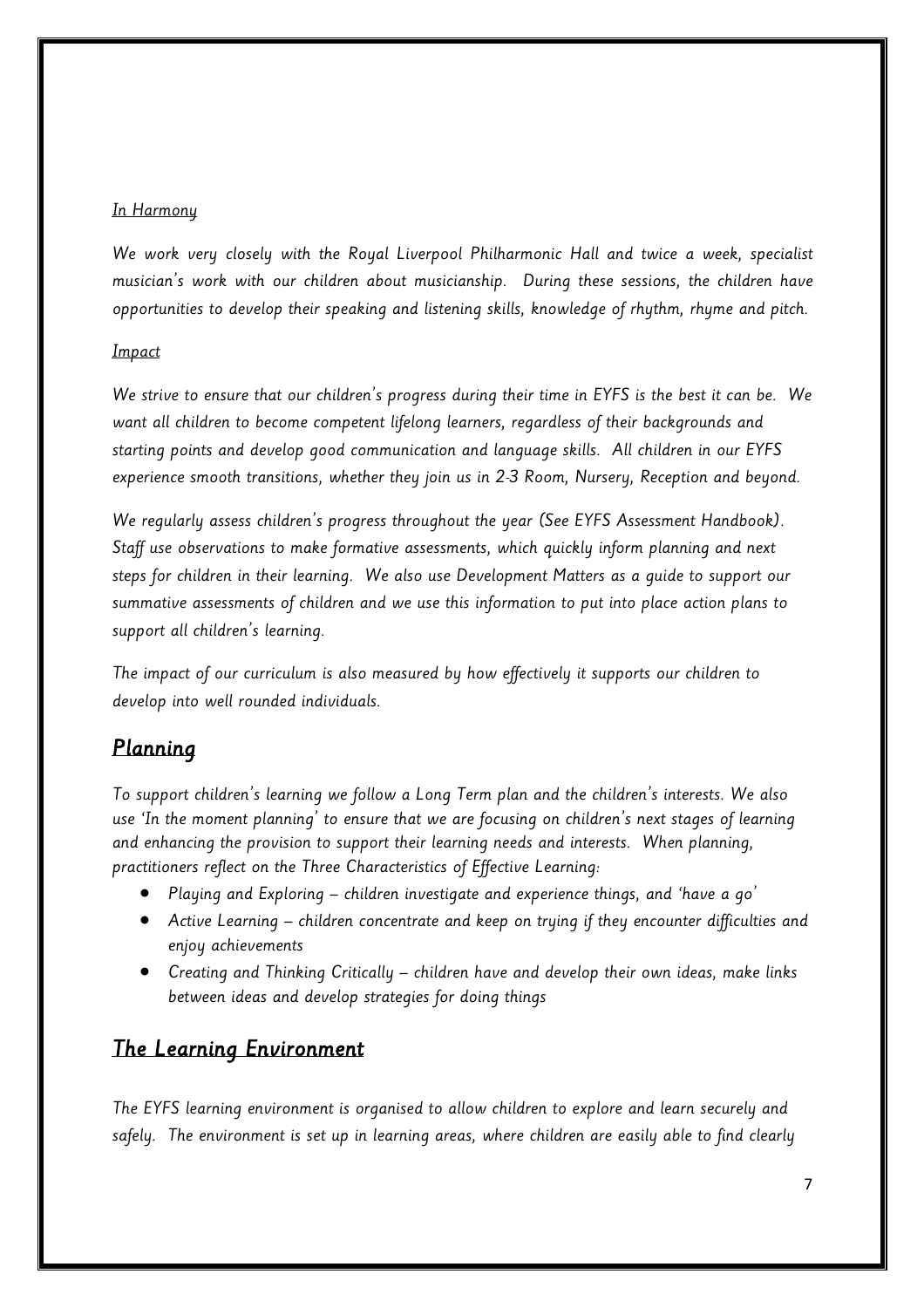labelled equipment and resources they need. Children are encouraged to become independent learners and to take some responsibility for initiating their own lines of enquiry and investigation.

Activities are planned for both inside and outside with children having the freedom to move between the indoor and outdoor classrooms throughout the school day. The learning environment is divided into a variety of different areas, including designated areas for writing, mathematics, art and craft, role play, physical activity, construction, small world and play dough area as well as book corner, sand and water. These areas are carefully arranged to encourage quiet areas and more active areas within the learning environment.

Our Early Years Foundation Stage has separate and secure outdoor areas for our 2 – 3 Room, Nursery and Reception Classes. Being outdoors offers opportunities for children to do things in different ways and on different scales. It offers the children the opportunity to explore, use their senses and be physically active

#### Inclusion

We believe that all children are entitled to an education which meets their individual needs and inclusivity underpins our practices. We believe that all children are entitled to a curriculum which focuses on quality first teaching and which is differentiated to meet the individual needs of all children. (Please see Inclusion and SEND Policy)

#### Children's Welfare

At The Beacon CE Primary, our Safeguarding statement is:

'Our school is committed to safeguarding children and promoting children's welfare and expects all staff, governors, volunteers and visitors to share this commitment and maintain a vigilant and safe environment. Everyone has a responsibility to act without delay to protect children by reporting anything that might suggest a child is being abused or neglected. It is our willingness to work safely and challenge inappropriate behaviours that underpins this commitment. The school seeks to work in partnership with families and other agencies to improve the outcomes for children who are vulnerable or in need.'

'Safeguarding and promoting the welfare of children is everyone's responsibility. Everyone who comes into contact with children and their families and carers has a role to play in safeguarding children. In order to fulfil this responsibility effectively, all professionals should make sure their approach is child-centred. This means that they should consider, at all times, what is in the best interests of the child.' (DFE 2016)